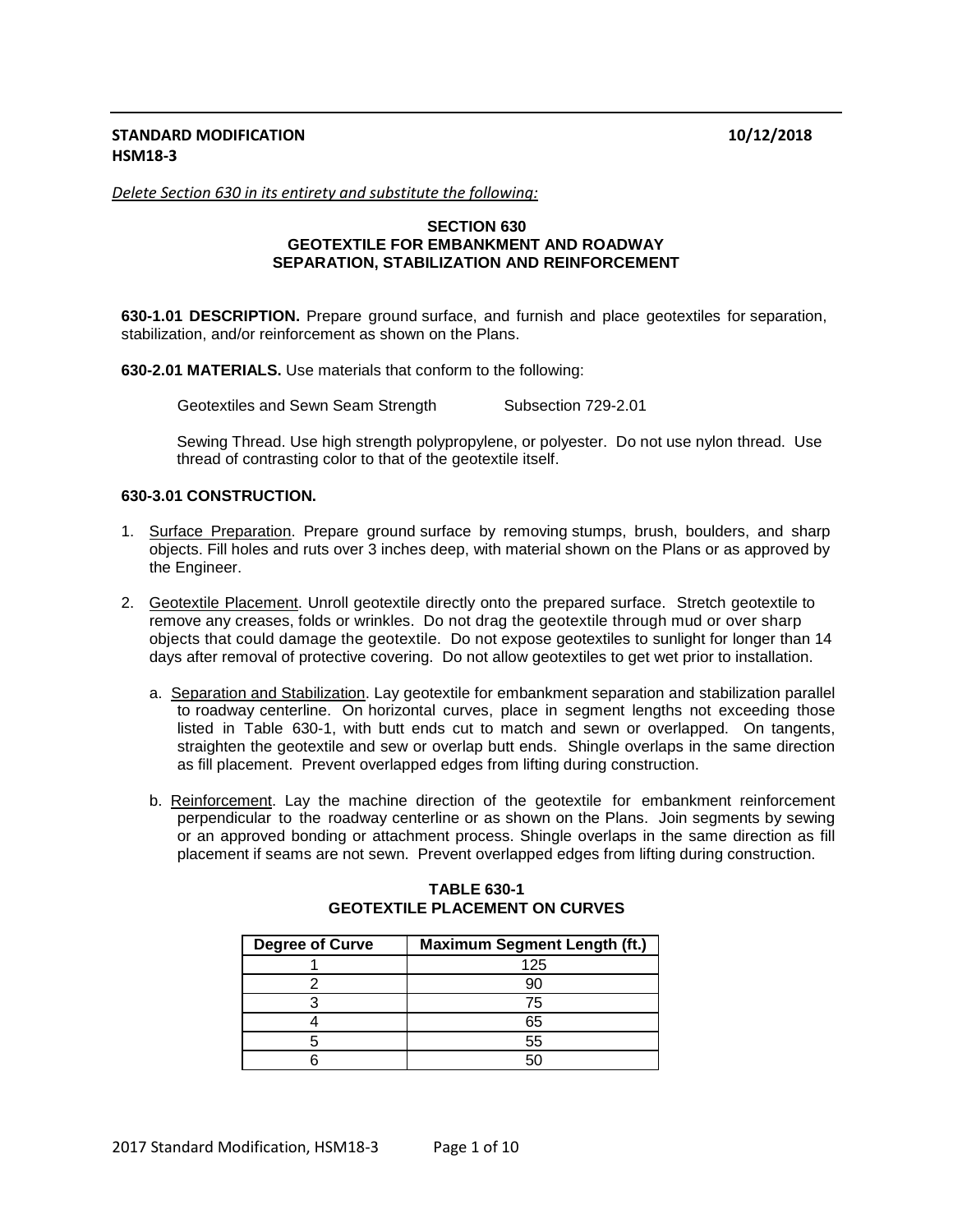- 3. Joining. Join adjacent geotextiles for separation or stabilization by overlapping or sewing. Join adjacent geotextiles for reinforcement by sewing or as shown on the Plans.
	- a. Sew seams with a Butterfly or J-Seam using a double-thread chain stitch (lock stitch). Bring adjacent sections of geotextile together and fold so that the stitching penetrates four layers of geotextile for the full seam length. Make the stitching line 1-1/4 inches  $(\pm 1/4 \text{ inch})$  from the folded edge of the seam and at least 1/2 inch from the free edge of the geotextile. Sew seams so that they face upward and can be easily inspected by the Engineer. Illustrations showing correct stitch formation and seam configurations are provided in Figure 1-2 (page 1- 28) of the FHWA publication, *Geosynthetic Design & Construction Guidelines*, FHWA-NHI-07- 092, August 2008.
	- b. Overlap geotextile sections by a minimum of 3 feet at all longitudinal and transverse joints. Place the beginning of each new roll beneath the end of the previous roll to prevent the advancing fill from lifting the geotextile. Shingle in the direction of construction.
- 4. Material Placing and Spreading. During placing and spreading of material, maintain a minimum depth of 12 inches of cover material; or a minimum depth equal to the separation distance between multiple layers of geotextile as shown on the Plans when this separation distance is less than 12 inches; at all times between the geotextile and the wheels or tracks of the construction equipment. Limit the size and weight of construction equipment to reduce rutting in the initial lift above the geotextile to not greater than 3 inches deep to prevent overstressing the geotextile.

Spread the material in the direction of the upper overlapped geotextile. Maintain proper overlap and geotextile continuity. If sewn or bonded seams are used, place the cover material and spread in only one direction for the entire length of the geotextile. On weak subgrades limit height of dumped cover material to prevent localized subgrade and/or geotextile failure. Do not drop stones or frozen material larger than 1 foot in diameter directly onto the geotextile from a height of more than 1 foot.

Compact using a smooth drum roller. Do not allow construction equipment to make sudden stops, starts, or turns on the cover material. Do not allow turning of vehicles on the initial lift of cover material above the geotextile. Fill any ruts over 3 inches deep occurring during construction with material shown on the Plans; do not grade adjacent material into rut; and compact to the specified density.

- 5. Geotextile Repair. Repair and replace damaged geotextile (torn, punctured, or disturbed at the overlaps or sewn joints). For damage evidenced by visible geotextile damage, subgrade pumping, intrusion, or embankment distortion, remove the backfill around and under the damaged or displaced area, and repair with material matching the damaged material. Make patches overlap or sew patches to the existing geotextile..
	- a. Separation and Stabilization. Overlay torn area with geotextile with a minimum 3 foot overlap around the edges of the torn or damaged area or sew and bond according to Subsection 630- 3.01.3.a. Ensure the patch remains in place when cover material is placed over the affected area.
	- b. Reinforcement. Sew according to Subsection 630-3.01.3.a unless joining by overlap is shown on the Plans. Ensure the patch remains in place when cover material is placed over the affected area.

**630-4.01 METHOD OF MEASUREMENT.** By multiplying plan neat line width by the measured length in final position parallel to installation centerline along the ground surface. No allowance will be made for overlap, whether at joints or patches.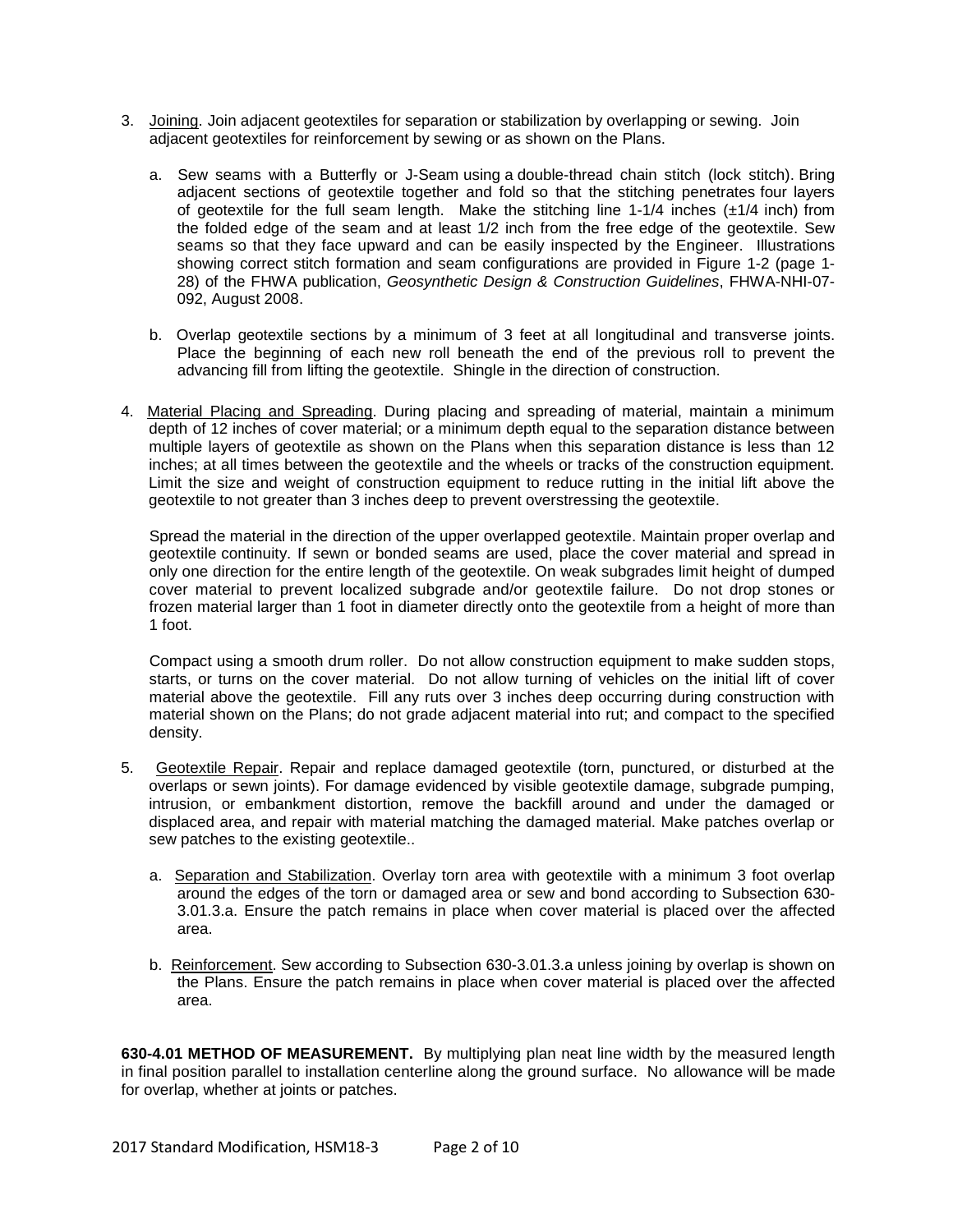**630-5.01 BASIS OF PAYMENT.** Payment will be made at the contract unit price per square yard. Material used to fill ruts and holes will be paid for under separate materials pay items.

| Pay Item                                   | <b>Pay Unit</b> |
|--------------------------------------------|-----------------|
| 630(1) Geotextile, Separation, Class 3     | Square Yard     |
| 630(2) Geotextile, Stabilization, Class 1  | Square Yard     |
| 630(3A) Geotextile, Reinforcement - Type 1 | Square Yard     |
| 630(3B) Geotextile, Reinforcement - Type 2 | Square Yard     |

*Delete Section 631 in its entirety and substitute the following:*

# **SECTION 631 GEOTEXTILE FOR SUBSURFACE DRAINAGE AND EROSION CONTROL**

**631-1.01 DESCRIPTION.** Prepare ground surface, and furnish and place geotextiles for subsurface drainage and erosion control, as shown on the Plans.

**631-2.01 MATERIALS.** Use materials that conform to the following for the class specified in the bid schedule:

Geotextiles and Sewn Seam Strength Subsection 729-2.01

Sewing Thread. Use high strength polypropylene, or polyester. Do not use nylon thread. Use thread of contrasting color to that of the geotextile itself.

### **631-3.01 CONSTRUCTION.**

- 1. Surface Preparation. Prepare ground surface by removing stumps, brush, boulders, and sharp objects. Fill holes and ruts over 3 inches deep, with material shown on the Plans or as approved by the Engineer. Construct smooth and stable trench walls.
- 2. Geotextile Placement. Unroll geotextile directly onto the prepared surface. Stretch geotextile to remove any creases, folds or wrinkles. Place geotextile in a manner which will ensure intimate contact between the trench wall and the geotextile (i.e., no voids, folds, or wrinkles). The geotextile may be held in place with securing pins at 3-foot spacing along all edges (but not closer than 2 inches from the edge) to prevent movement during construction. Do not expose geotextiles to sunlight for longer than 14 days after removal of protective covering. Do not allow geotextile rolls to get wet prior to installation.
	- a. Subsurface Drainage. In trenches, after placing the geotextile and material shown on the Plans, fold the geotextile over the top of the material shown on the Plans to produce a minimum overlap of 12 inches, for trenches greater than 12 inches wide. In trenches less than 12 inches wide, make the overlap equal to the width of the trench. Then cover the geotextile with the subsequent course of material.
	- b. Erosion Control. Place and anchor geotextile on the approved surface so it will not be torn or excessively stretched by placement of the overlying materials. Secure the geotextile to the slope but secure it loosely enough so that the geotextile will not tear when riprap or other cover material is placed on the geotextile. The geotextile shall not be keyed at the top of the slope until the riprap or other cover material is in place at the top of the slope. Anchor the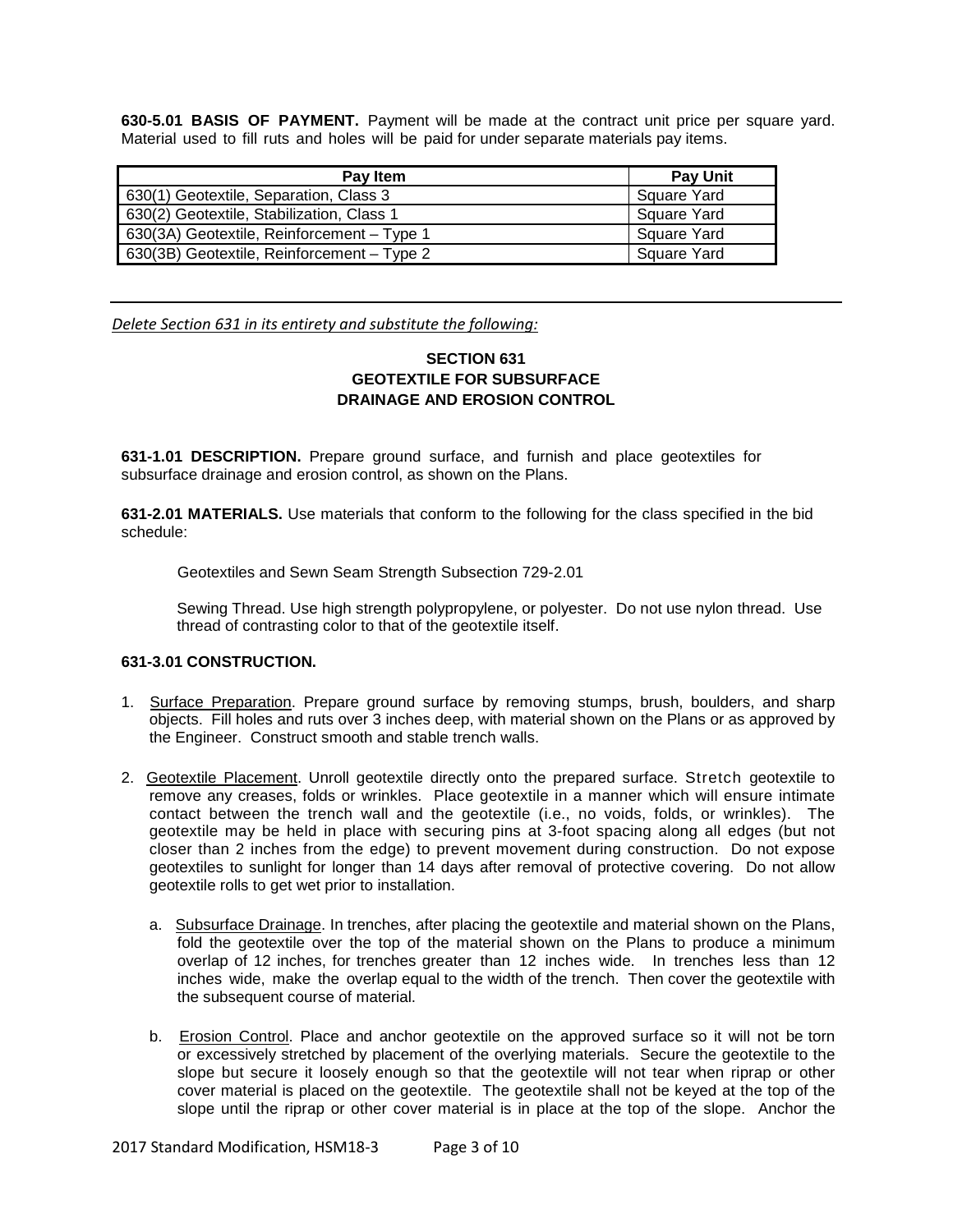terminal ends of the geotextile using key trenches or aprons with a minimum of 24 inches depth into the soil substrate at the crest and toe of slope, or as shown on the Plans. Place geotextile with the machine direction parallel to the direction of water flow (normally parallel to the slope for erosion control runoff and wave action, and parallel to the stream or channel).

- 3. Joining. Join geotextile by sewing or overlapping.
	- a. Sew seams with a Butterfly or J-Seam using a double thread chain stitch (lock stitch). Bring adjacent sections of geotextile together and fold so that the stitching penetrates four layers of geotextile for the full seam length. Make the stitching line  $1-1/4$  inches  $(\pm 1/4$  inch) from the folded edge of the seam and at least 1/2 inch from the free edge of the geotextile. Sew seams so that they can be easily inspected by the Engineer or representative. Illustrations showing correct stitch formation and seam configurations are provided in Figure 1-2 (page 1- 28) of the FHWA publication, *Geosynthetic Design & Construction Guidelines*, FHWA-NHI-07- 092, August 2008. Conform both factory and field sewn seams to the strength requirements of Table 1 as outlined in the AASHTO M288 for subsurface drainage and erosion control applications.
	- b. Overlap geotextile sections by a minimum of 3 feet at all longitudinal and transverse joints. Overlap successive geotextile sheets in the direction of flow so that the upstream sheet is placed over the downstream sheet and/or upslope over downslope. In trenches, where overlapped seams are constructed in the longitudinal trench direction, make the overlap equal to the width of the trench.
- 4. Placement of Cover Material. Following placement of the geotextile on the prepared surface, place cover material of the type shown on the Plans. Place the cover material and armor from the bottom to the top of the slope using methods which minimize tearing and/or excessive stretching of the geotextile. In underwater applications, place the geotextile and the required thickness of cover material in the same day. Maintain proper overlap and geotextile continuity. Do not exceed the allowable drop heights for cover material shown in Table 631-1. Do not allow stones with a weight of more than 100 pounds to roll down the slope on the geotextile. Do not grade the slope in a way that will disturb the cover material or armor stone once it has been placed. Backfill all voids in the riprap or other cover material, which allows the geotextile to be visible, with material shown on the Plans, so that the geotextile is completely covered.

|                                              | <b>ALLOWABLE DROP HEIGHT (ft)</b>       |                                 |  |
|----------------------------------------------|-----------------------------------------|---------------------------------|--|
| <b>INDIVIDUAL STONE</b><br>Max. Weight (lbs) | <b>UNPROTECTED</b><br><b>GEOTEXTILE</b> | <b>PROTECTED</b><br>GEOTEXTILE* |  |
| < 5                                          |                                         |                                 |  |
| 5-250                                        |                                         |                                 |  |
| > 250                                        |                                         | ∩**                             |  |

\* Protected geotextile is defined as having a gravelly covering (cushion layer) at least 6 inches thick.

\*\* If stones greater than 250 pounds must be dropped or if a height of drop greater than 3 feet is required, then perform field trials to determine the minimum cushion thickness and/or maximum height of safe drop without damaging the geotextile.

Maintain a minimum depth of 12 inches of cover material between the geotextile and the wheels or tracks of the construction equipment.

5. Geotextile Repair. Should the geotextile be torn, punctured, or the overlaps or sewn joints disturbed – as evidenced by visible geotextile damage – remove the backfill around the damaged area and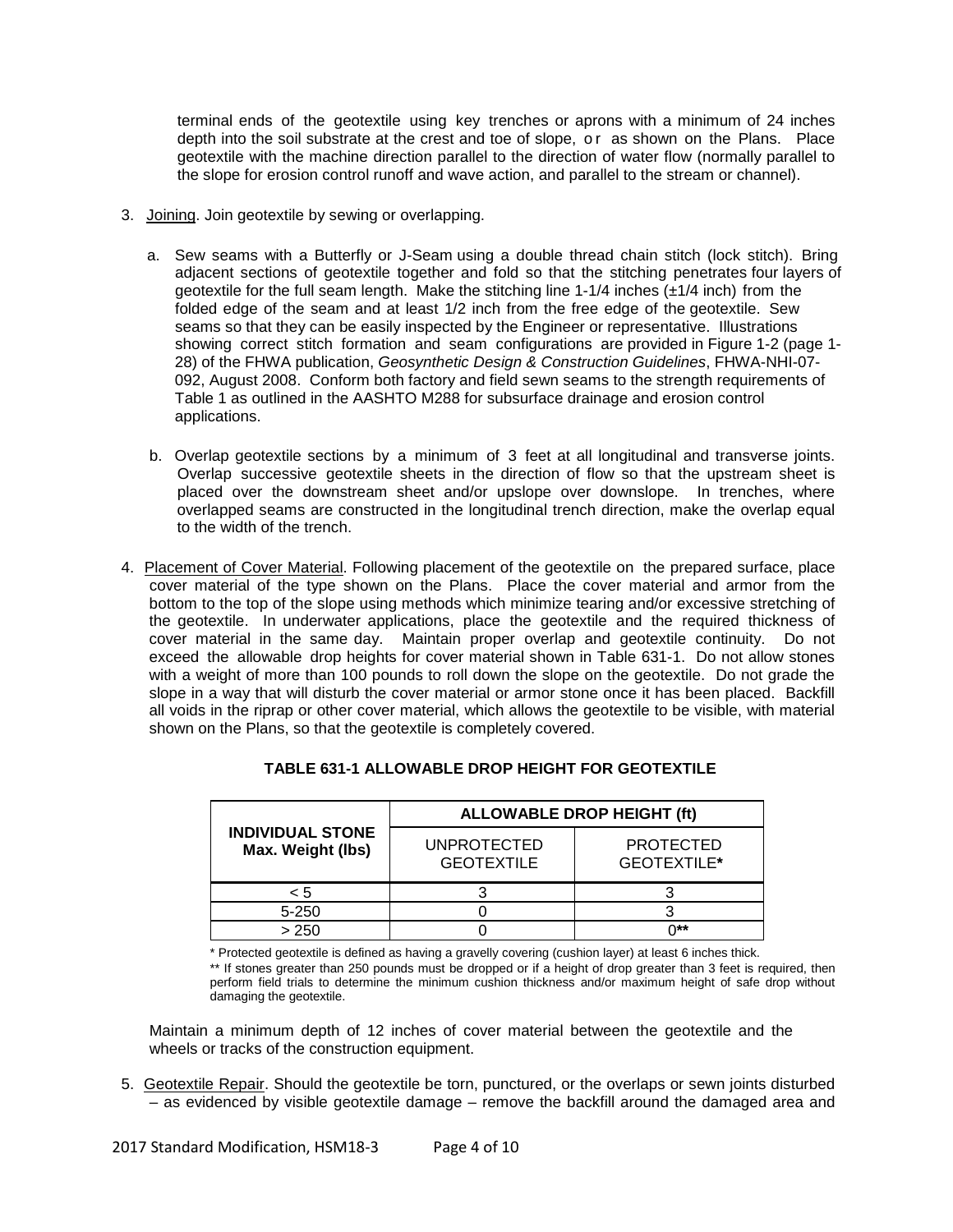repair or replace the damaged area at no additional expense to the State. Make repairs to the damaged area with a patch of the same type of geotextile originally placed. Overlay torn area with geotextile with a minimum 3 foot overlap around the edges of the torn area. Ensure that the patch remains in place when material is placed over the affected area.

**631-4.01 METHOD OF MEASUREMENT**. By multiplying plan neat line width by the measured length in final position parallel to installation centerline along the ground surface No allowance will be made for geotextile in key trenches or for overlap, whether at joints or patches.

**631-5.01 BASIS OF PAYMENT.** Payment will be made at the contract unit price per square yard. Material used to fill ruts and holes will be paid for under separate materials pay items at the unit price for the type of material used.

| Pay Item                                    | <b>Pay Unit</b>          |
|---------------------------------------------|--------------------------|
| 631(1) Geotextile, Drainage, Class 2        | <sup>1</sup> Square Yard |
| 631(2) Geotextile, Erosion Control, Class 1 | Square Yard              |

*Delete Section 632 in its entirety and substitute the following:*

# **SECTION 632**

### **PAVING FABRIC**

**632-1.01 DESCRIPTION.** Furnish and install geotextile paving fabric where shown on the Plans.

**632-2.01 MATERIALS.** Use materials that conform to the following:

Paving Fabric **Subsection 729-2.03** Asphalt Binder Subsection 702-2.01 (for grade of asphalt used in the overlay) Emulsified Asphalt Subsection 702-2.03

### **632-3.01 CONSTRUCTION.**

- 1. Surface Preparation. Prepare the surface on which the fabric is to be placed as follows:
	- a. Remove excess asphalt material, loose aggregate, and other foreign materials from the surface.
	- b. Fill all potholes and cracks wider than 1/4 inch with emulsified asphalt (CSS-1) sand slurry.
- 2. Application of Sealant. Apply asphalt sealant by distributor meeting all requirements set forth under Subsection 402-3.02. Apply asphalt sealant (tack coat) uniformly at 0.20 to 0.30 gallons per square yard and at a temperature between 295°F and 320°F in the distributor tank, or as recommended by the Paving Fabric manufacturer. Do not apply asphalt material on a wet surface or when the ambient air temperature is below 45 °F or when other conditions would prevent proper application.
- 3. Fabric Laydown Equipment. Use approved mechanical laydown equipment to place fabric.
- 4. Fabric Placement. Place fabric directly on top of the asphalt sealant (tack coat) before the sealant has cooled and lost its tackiness. Lay fabric in full rolls without wrinkles and/or folds. Place the fabric per the manufacturer's recommendations. Overlap geotextile joints to ensure full closure of the joint, but do not exceed 6 inches of overlap. Overlap transverse joints in the direction of paving. Apply 0.20 gallons per square yard of additional asphalt sealant beneath all fabric joints. Remove and replace damaged geotextiles. Removal and replacement of damaged geotextiles is subsidiary to Section 632 Pay Items.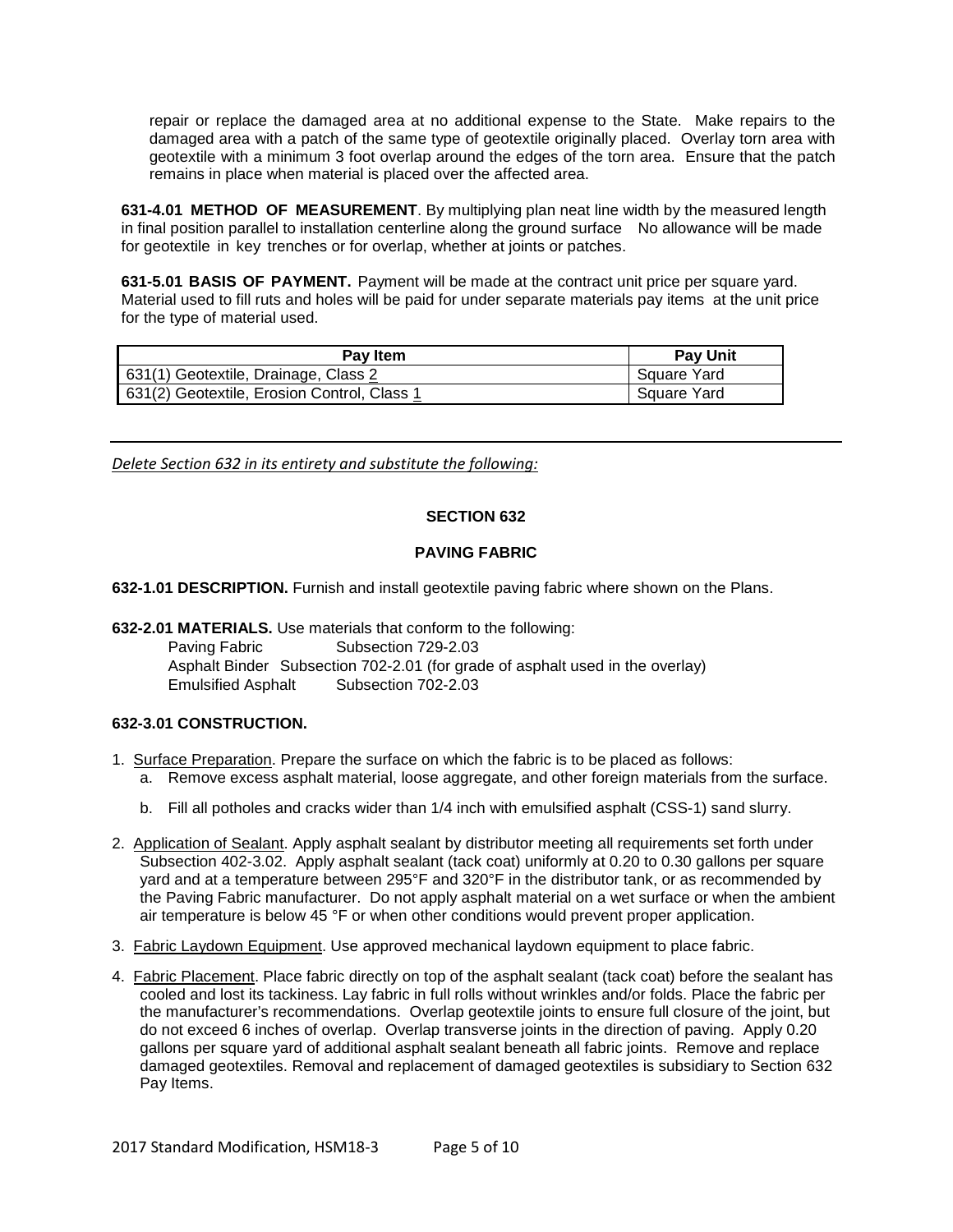5. Bituminous Surface Course Overlay. Place the bituminous surface course closely following the fabric laydown to avoid exposure of uncovered fabric overnight or to traffic or inclement weather. Do not allow the temperature of the hot-mix asphalt to exceed manufacturer's recommendations. If asphalt sealant bleeds through the fabric before the placement of the overlay, apply sand or bituminous surface course evenly over the affected area to prevent fabric pick-up by construction equipment. Prevent paver or other construction equipment from turning and/or pivoting on the fabric.

**632-4.01 METHOD OF MEASUREMENT.** By multiplying plan neat line width by the measured length in final position parallel to installation centerline along the ground surface. No allowance will be made for overlap, whether at joints or patches.

### **632-5.01 BASIS OF PAYMENT.**

| Pay Item      | Unit<br>$Pay \, \Omega$ |
|---------------|-------------------------|
| 632(          | Yard                    |
| Paving Fabric | Square                  |

*Delete Section 633 in its entirety and substitute the following:*

# **SECTION 633 SILT FENCE**

**633-1.01 DESCRIPTION.** Furnish, install, maintain, and remove temporary silt fence as shown on the Plans or as directed.

**633-2.01 MATERIALS.** Use materials that conform to the following:

| Geotextile                      | Subsection 729-2.01                                                                                                                                                                                                  |  |  |
|---------------------------------|----------------------------------------------------------------------------------------------------------------------------------------------------------------------------------------------------------------------|--|--|
| Silt Fence                      | Subsection 729-2.04                                                                                                                                                                                                  |  |  |
| Posts                           | Wood 1.5-inch x 1.5-inch x 36-inch min., steel, or approved<br>synthetic material.                                                                                                                                   |  |  |
| <b>Prefabricated Silt Fence</b> | Meet the Plans and Section 633 requirements.                                                                                                                                                                         |  |  |
| <b>Attachment Devices</b>       | Staples; wire; self-locking nylon, plastic, wire ties; or other<br>approved means to attach fabric to posts.                                                                                                         |  |  |
| Support Mesh between Posts      | 14-gage welded wire fencing, metal chain-link fabric, or<br>geosynthetic mesh with equivalent strength. Use maximum<br>mesh spacing of 6 inches. Use height shown on the Plans, or<br>specified in the Bid Schedule. |  |  |

**633-3.01 CONSTRUCTION.** Install silt fence according to Plans. Use Trenchless Detail when installing silt fence over permanently frozen ground. Drill holes for support posts, if required.

When joining to another roll, place both end posts together and wrap them with silt fence by turning them one full rotation. Drive the wrapped posts.

**633-3.02 MAINTENANCE.** Maintain the integrity of the fence to contain sediment in runoff until final stabilization.

**633-3.03 REMOVAL.** After disturbed area has been accepted as permanently stabilized or when sediment protection is no longer needed, remove silt fence.

**633-4.01 METHOD OF MEASUREMENT.** Section 109. Measure silt fence by the length of fence installed. No allowance will be made for overlap, whether at joints or patches.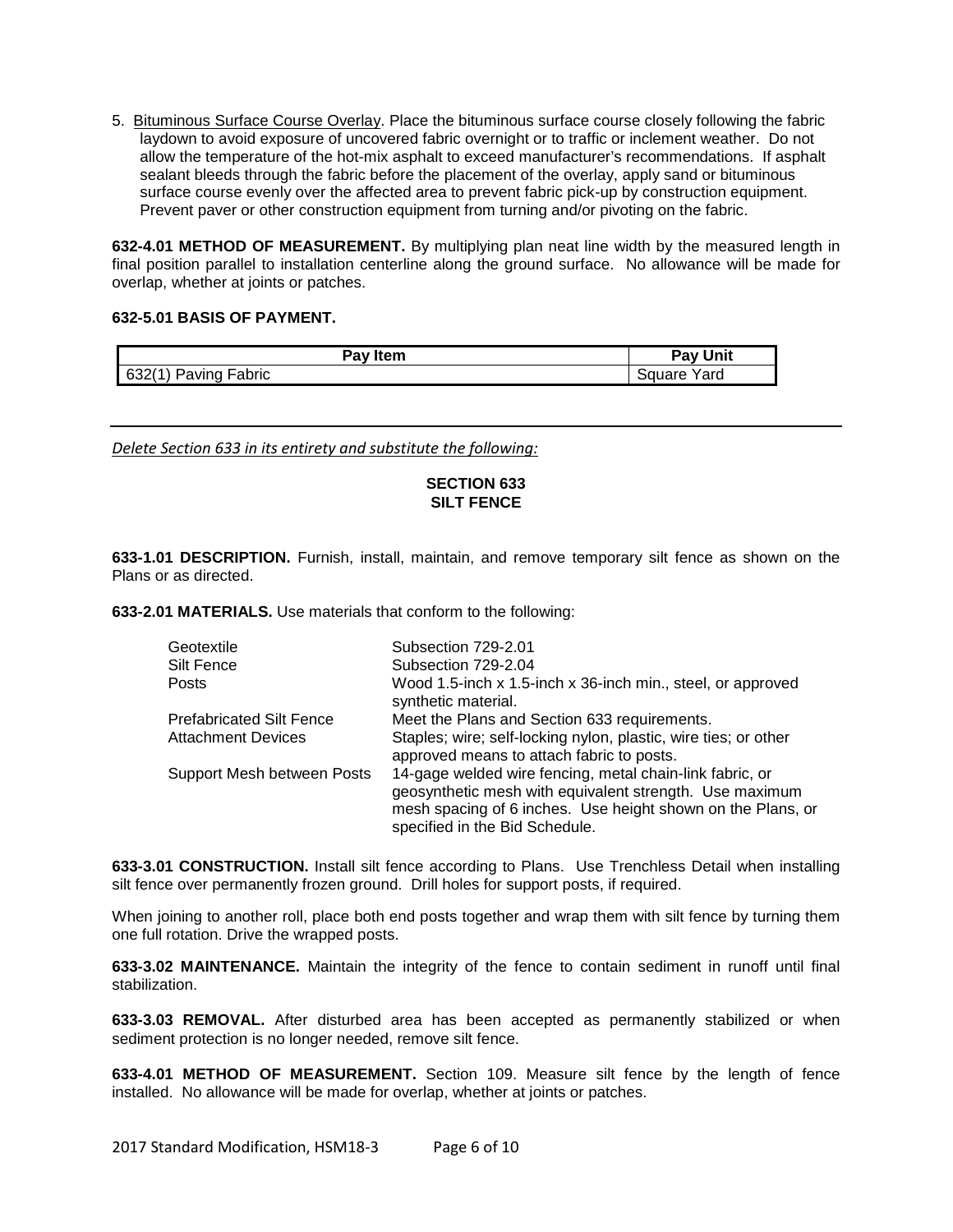**633-5.01 BASIS OF PAYMENT.** The contract price includes installation, maintenance, removal and disposal of the silt fence.

| <b>Pay Item</b> |                                           | <b>Pay Unit</b>    |
|-----------------|-------------------------------------------|--------------------|
| 633(1)          | Silt Fence                                | <b>Linear Foot</b> |
| 633(2)          | <b>Support Mesh Reinforced Silt Fence</b> | Linear Foot        |

*Delete Section 634 in its entirety and substitute the following:*

### **SECTION 634**

## **GEOGRID FOR EMBANKMENT AND ROADWAY STABILIZATION AND REINFORCEMENT**

**634-1.01 DESCRIPTION.** Furnish and install geogrid material as shown on the Plans.

**634-2.01 MATERIALS.** Use materials that conform to the following:

Geogrid Subsection 729-2.04

### **634-3.01 CONSTRUCTION**

- 1. Surface Preparation.
	- a. Soft Ground (CBR ≤3). Prepare surface by removal of stumps, brush, boulders, and sharp objects. Fill holes and ruts over 3 inches deep, with material shown on the Plans or as approved by the Engineer.
	- b. Firm Ground (CBR >3). Compact and finish subgrade or subbase prior to placement of the geogrid.
- 2. Geogrid Placement. Unroll geogrid directly onto the prepared ground surface in the direction of advancing construction, parallel to the centerline of the roadway or according to the Plans. Do not drag the geogrid across the subgrade. Install the geogrid in the longest continuous practical length, free from folds, creases or wrinkles. Hold the geogrid in place with pins, staples, sandbags or piles of granular material. Do not expose geogrids to sunlight for longer than 14 days after removal of protective covering.
	- a. Soft Ground (CBR ≤3). Overlap geogrid panels a minimum of 24 inches at all joints with the upper geogrid in the direction that fill will be placed. Tie panels together securely with cable ties or hog rings at 20 foot intervals, or according to the manufacturer's recommendations.
	- b. Firm Ground (CBR >3). Overlap geogrid panels a minimum of 12 inches at all joints in the direction that fill will be placed. Tie panels together securely with cable ties or hog rings at 20 foot intervals and hand-tension geogrid and stake to the ground at the edges, overlaps, and in the center of each roll, at 30 foot intervals or as shown on the Plans**.**

Place the beginning of each new roll beneath the end of the previous roll to prevent the advancing fill from lifting the geogrid. Stagger end overlaps at least 10 feet from other end overlaps in adjacent rolls.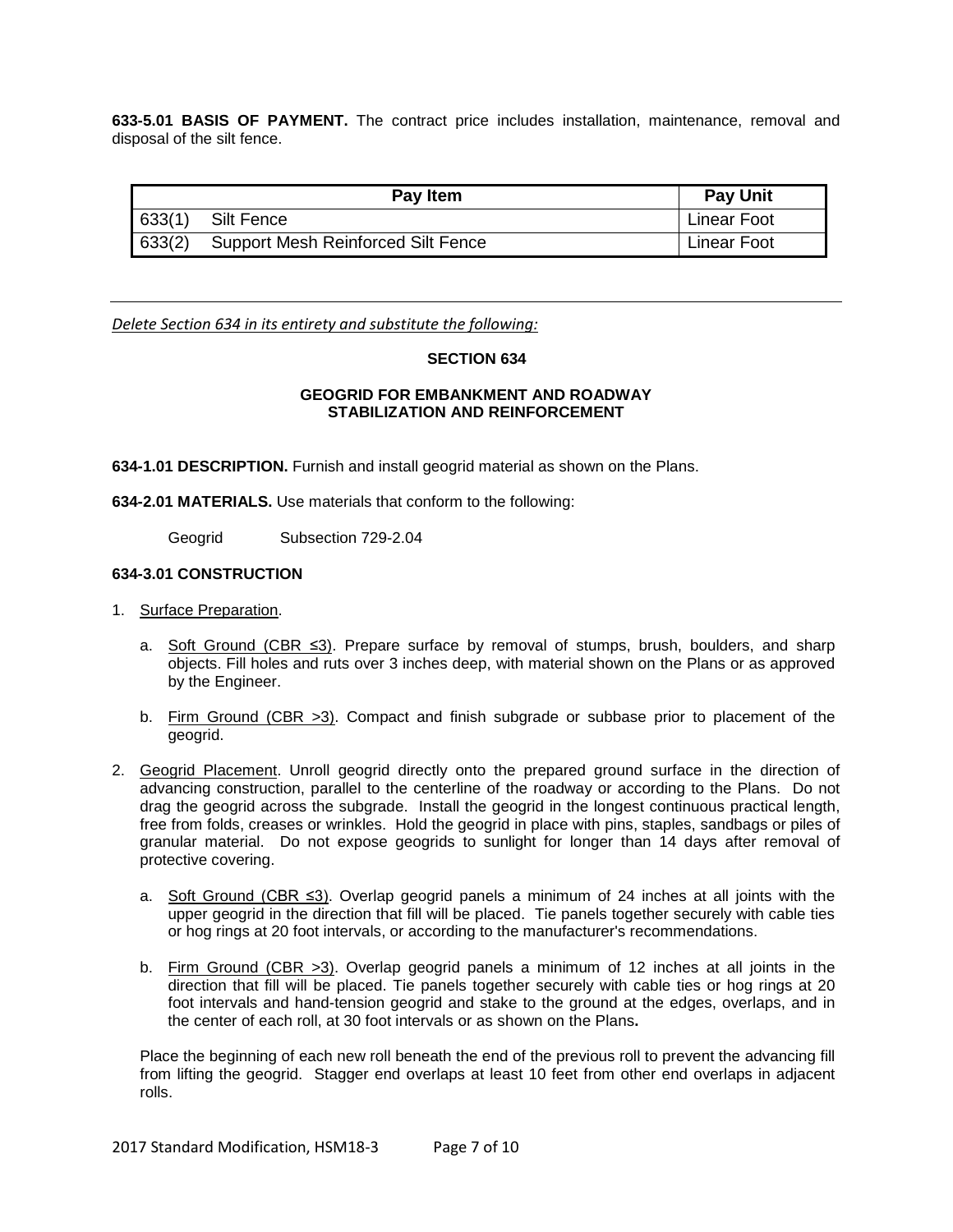- 3. Placement of Cover Material. Do not operate equipment directly on the unprotected geogrid. Spread fill material in the direction of the fabric overlap. Compact using a smooth drum roller. Do not allow construction equipment to make sudden stops, starts, or turns on the cover material.
	- a. Very Soft Ground (CBR  $<$  1). End-dump material onto previously placed material and spread over the geogrid with a low ground pressure dozer to the depth permitted. Maintain a minimum depth of 12 inches of cover material at all times between the geogrid and the wheels or tracks of the construction equipment unless otherwise shown on the Plans. Do not dump material directly onto the geogrid. To prevent a mud wave, end-dump fill along the edges of the geogrid to form toe berms or access roads that extend one to two panel widths ahead of the remainder of the embankment fill placement. After constructing the two berms, spread fill in the area between the toe berms by placing material parallel to the alignment and symmetrical from the toe berms inward toward the center to maintain a U-shaped leading edge (i.e., concave outward) to contain the mud wave. Limit height of dumped piles above the geogrid to avoid local bearing failure. Traffic on the first lift should be parallel to the embankment alignment. Do not allow construction equipment to turn on the first lift. Compact first lift by tracking in place with dozers or endloaders. Compact with specified compaction equipment once embankment is at least 2 feet above the geogrid.
	- b. Soft Ground ( $1 \leq CBR \leq 3$ ). End-dump material onto previously placed material and spread over the geogrid with a low ground pressure dozer to the depth permitted. Maintain a minimum depth of 6 inches of cover material at all times between the geogrid and the wheels or tracks of the construction equipment unless otherwise shown on the Plans. Place the end-dumped material along the roadway centerline and spread it outward to the roadway edges to prevent the development of wrinkles or movement of the geogrid during construction. Fill in any ruts that form during construction with material shown on the Plans. Do not cut down the fill adjacent to the ruts.
	- c. Firm Ground (CBR > 3). Maintain a minimum depth of 6 inches of cover material at all times between the geogrid and the wheels or tracks of the construction equipment.
- 4. Geogrid Repair. Should the geogrid be torn, punctured, or the overlaps disturbed as evidenced by visible geogrid damage – remove the backfill around the damaged area and repair or replace the damaged area at no additional expense to the State. Make repairs to the damaged area with a patch of the same type of geogrid originally placed. Overlay torn area with geogrid with a minimum 3 foot overlap around the edges of the torn area and secure as recommended by the geogrid manufacturer.

**634-4.01 METHOD OF MEASUREMENT.** By multiplying plan neat line width by the measured length in final position parallel to installation centerline along the ground surface. No allowance will be made for overlap, whether at joints or patches.

**634-5.01 BASIS OF PAYMENT.** Payment will be made at the contract unit price per square yard. Material used to fill ruts and holes will be paid for at the unit price for the type of material used.

| Pay Item                              | <b>Pay Unit</b> |
|---------------------------------------|-----------------|
| 634(1) Geogrid, Stabilization, Class  | Square Yard     |
| 634 (2) Geogrid, Reinforcement, Class | Square Yard     |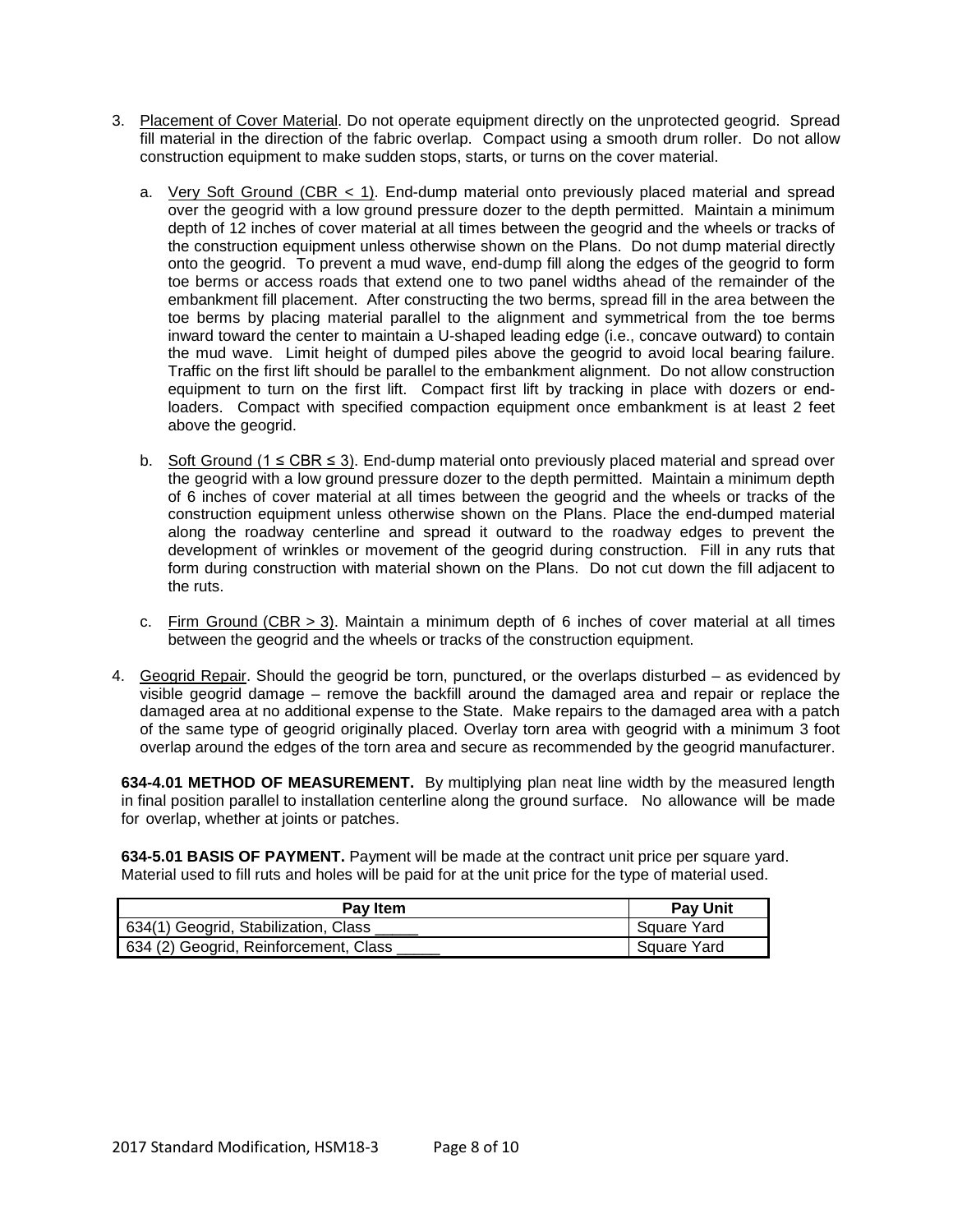*Delete Section 729 in its entirety and substitute the following:*

# **SECTION 729 GEOSYNTHETICS**

### **729-2.01 GEOTEXTILE FOR SUBSURFACE DRAINAGE, SEPARATION, STABILIZATION, EROSION CONTROL AND EMBANKMENT REINFORCEMENT.**

- 1. Subsurface Drainage. Meet AASHTO M 288 for Subsurface Drainage, except provide a minimum permittivity of 0.50 sec<sup>-1</sup>, and meet Class 2 Strength Property Requirements.
- 2. Separation. Meet AASHTO M 288 for Separation, except provide a minimum permittivity of 0.50 sec<sup>-1</sup>, and meet Class 3 Strength Property Requirements.
- 3. Stabilization. Meet AASHTO M 288 for Stabilization, except provides a minimum permittivity of 0.50 sec<sup>-1</sup>, and meet Class 1 Strength Property Requirements.
- 4. Erosion Control. Meet AASHTO M 288 for Permanent Erosion Control and meet Class 1 Strength Property Requirements.
- 5. Reinforcement. Meet the requirements in Table 729-1 for Type 1 or Type 2.

Package, label, handle and store geotextile materials according to ASTM D 4873.

|                           | <b>Test Method</b> | <b>Units</b>               | <b>Requirement<sup>a</sup></b> |                  |
|---------------------------|--------------------|----------------------------|--------------------------------|------------------|
| <b>Property</b>           |                    |                            | Type 1                         | Type 2           |
| Grab Tensile              | <b>ASTM D4632</b>  | lb.                        | 200/200                        | 400/400          |
| <b>Grab Elongation</b>    | ASTM D4632         | % (MD)                     | 10                             | 10               |
| Wide Width Tensile        | ASTM D4595         | Ib/in. (ultimate)          | 200/200                        | 400/400          |
| Wide Width Tensile        | <b>ASTM D4595</b>  | lb/in. $(@ 5\%$<br>strain) | 100/100                        | 200/200          |
| Seam Breaking<br>Strength | <b>ASTM D4632</b>  | lb./in.                    | 180                            | 360              |
| Puncture                  | ASTM D6241         | lb.                        | 500                            | 1500             |
| <b>Trapezoidal Tear</b>   | <b>ASTM D4533</b>  | lb.                        | 100                            | 150              |
| <b>AOS</b>                | <b>ASTM D4751</b>  | U.S. sieve size            | #30 $b$                        | #30 <sup>b</sup> |
| Permittivity              | ASTM D4491         | $sec-1$                    | 0.20                           | 0.20             |
| <b>Flow Rate</b>          | <b>ASTM D4491</b>  | gal./min./ft <sup>2</sup>  | 10                             | 10               |

**TABLE 729-1 GEOTEXTILE REINFORCEMENT PROPERTIES**

<sup>a</sup> Minimum Average Roll Values (MARV) in machine direction (MD) / cross-machine direction (XD) unless otherwise specified

<sup>b</sup> Maximum average roll value

**729-2.02 SILT FENCE.** Meet AASHTO M 288 for Temporary Silt Fence.